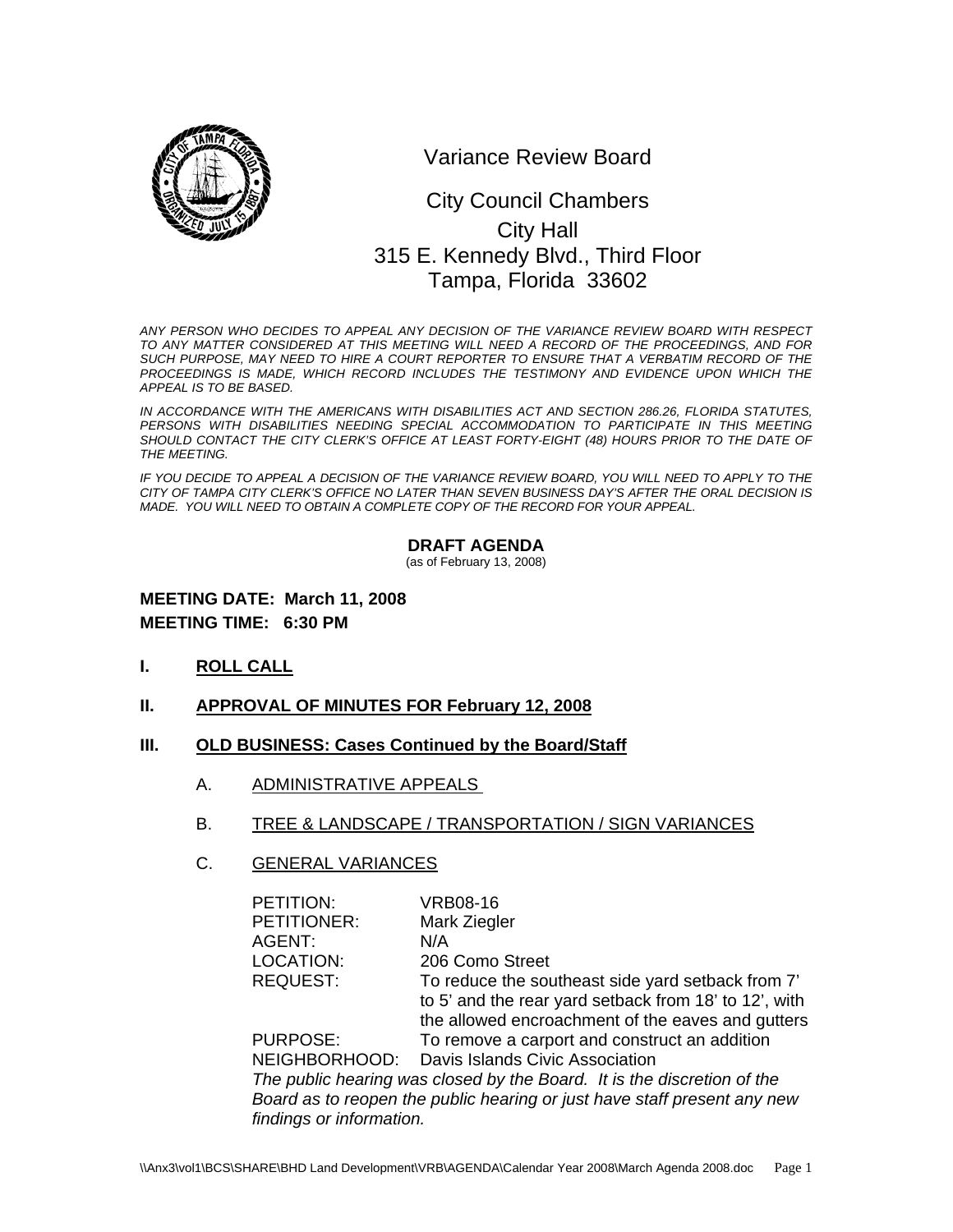#### **IV. OLD BUSINESS: Continuances and Missed Notices**

### A. ADMINISTRATIVE APPEALS

### B. TREE & LANDSCAPE / TRANSPORTATION / SIGN VARIANCES

# C. GENERAL VARIANCES

| PETITION:<br>PETITIONER:<br><b>AGENT:</b><br>LOCATION:<br><b>REQUEST:</b>        | <b>VRB08-02</b><br>Albert Copeland, Dan Copeland and Connie Joplin<br>Thomas W. Garland<br>2913 East Hillsborough Avenue<br>To reduce the corner yard setback from 10' to 0',<br>with the allowed encroachment of the eaves and<br>gutters                            |
|----------------------------------------------------------------------------------|-----------------------------------------------------------------------------------------------------------------------------------------------------------------------------------------------------------------------------------------------------------------------|
| <b>PURPOSE:</b><br>NEIGHBORHOOD:                                                 | To retain two existing steel shelters<br>East Tampa Business and Civic Association                                                                                                                                                                                    |
| PETITION:<br>PETITIONER:<br><b>AGENT:</b><br><b>LOCATION:</b><br><b>REQUEST:</b> | <b>VRB08-21</b><br><b>Michelle Gonzalez</b><br>Carlos Castilla<br>3213 West Pine Street<br>To reduce the rear yard setback from 20' to 9', with<br>the allowed encroachment of the eaves and gutters                                                                  |
| <b>PURPOSE:</b><br>NEIGHBORHOOD:                                                 | To construct a residential addition<br>Northeast MacFarlane                                                                                                                                                                                                           |
| PETITION:<br>PETITIONER:<br><b>AGENT:</b><br>LOCATION:<br><b>REQUEST:</b>        | <b>VRB08-23</b><br>Jack D. and Nancy H. Suarez<br>Becky M. Craig<br>1001 1/2 South Sterling Avenue<br>To reduce the southern side yard setback from 7' to<br>3'4" and the rear yard setback from 20' to 7', with<br>the allowed encroachment of the eaves and gutters |
| <b>PURPOSE:</b>                                                                  | To build an 8' wall along 155' long west property<br>line abutting medical office; to increase allowable<br>accessory structure square footage from 1125 sq.<br>ft. to 1685 sq. ft.                                                                                   |
| NEIGHBORHOOD:                                                                    | <b>Golfview Civic and Garden Association</b>                                                                                                                                                                                                                          |

## **V. NEW BUSINESS**

### A. ADMINISTRATIVE APPEALS

| Engelhardt, Hammer and Associates, Inc.    |
|--------------------------------------------|
|                                            |
|                                            |
| Administrative Appeal of an administrative |
|                                            |
|                                            |
|                                            |

\\Anx3\vol1\BCS\SHARE\BHD Land Development\VRB\AGENDA\Calendar Year 2008\March Agenda 2008.doc Page 2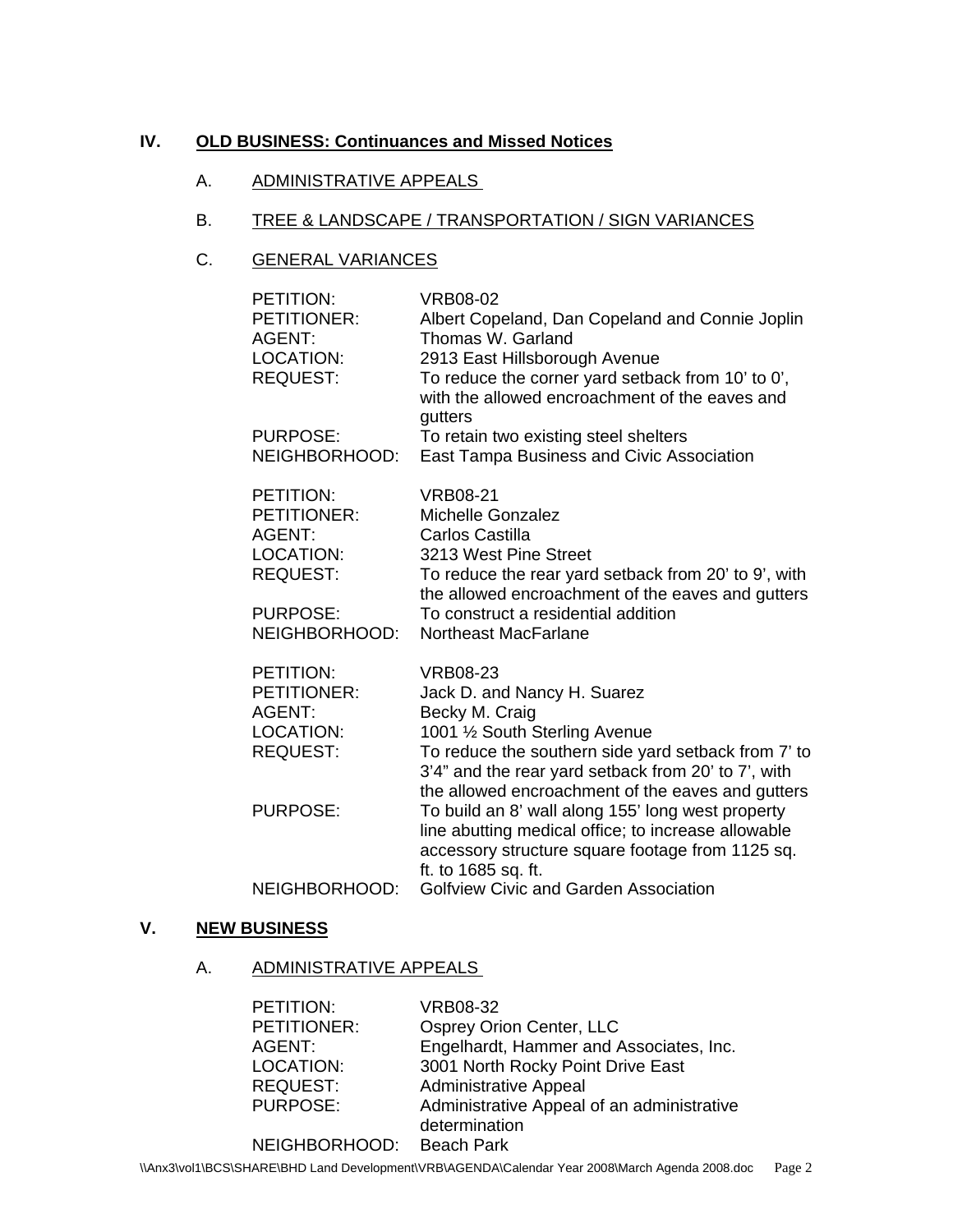### B. TREE & LANDSCAPE / TRANSPORTATION / SIGN VARIANCES

| PETITION:<br>PETITIONER:<br>AGENT:<br>LOCATION:<br><b>REQUEST:</b>        | <b>VRB08-24</b><br>Alireza and Harriet A. Gord-Noghani<br>N/A<br>6327 West Maclaurin Drive<br>To reduce the wetland and rear yard setback from<br>30' to 5'4-1/8" and the side yard setback from 10' to<br>8.5' with the allowed encroachment of the eaves<br>and gutters                                                                    |
|---------------------------------------------------------------------------|----------------------------------------------------------------------------------------------------------------------------------------------------------------------------------------------------------------------------------------------------------------------------------------------------------------------------------------------|
| PURPOSE:                                                                  | To construct a residential addition                                                                                                                                                                                                                                                                                                          |
| NEIGHBORHOOD:                                                             | Tampa Palms                                                                                                                                                                                                                                                                                                                                  |
| PETITION:<br>PETITIONER:<br><b>AGENT:</b><br>LOCATION:<br><b>REQUEST:</b> | VRB08-27<br>FD Sligh, LLC<br><b>Todd Pressman</b><br>6825 North 22 <sup>nd</sup> Street<br>To install a 6' chain link fence along south property<br>line, waiver of wall or fence along east property<br>line, reduction in required 15' buffer for the parking<br>to encroach within 5' of the south property line,<br>install 2 pole signs |
| <b>PURPOSE:</b><br>NEIGHBORHOOD:                                          | To construct a Family Dollar Store<br><b>Old Seminole Heights</b>                                                                                                                                                                                                                                                                            |

### C. GENERAL VARIANCES

| PETITION:                                                                            | <b>VRB08-25</b>                                     |  |
|--------------------------------------------------------------------------------------|-----------------------------------------------------|--|
| PETITIONER:                                                                          | Stephen and Elizabeth Couture                       |  |
| AGENT:                                                                               | N/A                                                 |  |
| LOCATION:                                                                            | 215 West Thomas Street                              |  |
| <b>REQUEST:</b>                                                                      | To reduce the rear yard setback from 20' to 2.8'    |  |
|                                                                                      | and the east side yard setback from 7' to 3.1' with |  |
|                                                                                      | the allowed encroachment of the eaves and gutters   |  |
| <b>PURPOSE:</b>                                                                      | To remove an existing garage and construct a new    |  |
|                                                                                      | two story garage                                    |  |
|                                                                                      | NEIGHBORHOOD: Old Seminole Heights                  |  |
| This sees west increased wether developed will be resolved deliver than $f_{\alpha}$ |                                                     |  |

*This case was improperly noticed and will be rescheduled for the April 8, 2008, public hearing.* 

| <b>VRB08-26</b>                                                                                                   |
|-------------------------------------------------------------------------------------------------------------------|
| James H. Shimberg, Jr.                                                                                            |
| N/A                                                                                                               |
| 1912 Ardsley Street                                                                                               |
| To reduce the south side yard setback from 7' to 4',<br>with the allowed encroachment of the eaves and<br>gutters |
| To construct a residential addition                                                                               |
| <b>Golfview Civic and Garden Association</b>                                                                      |
|                                                                                                                   |